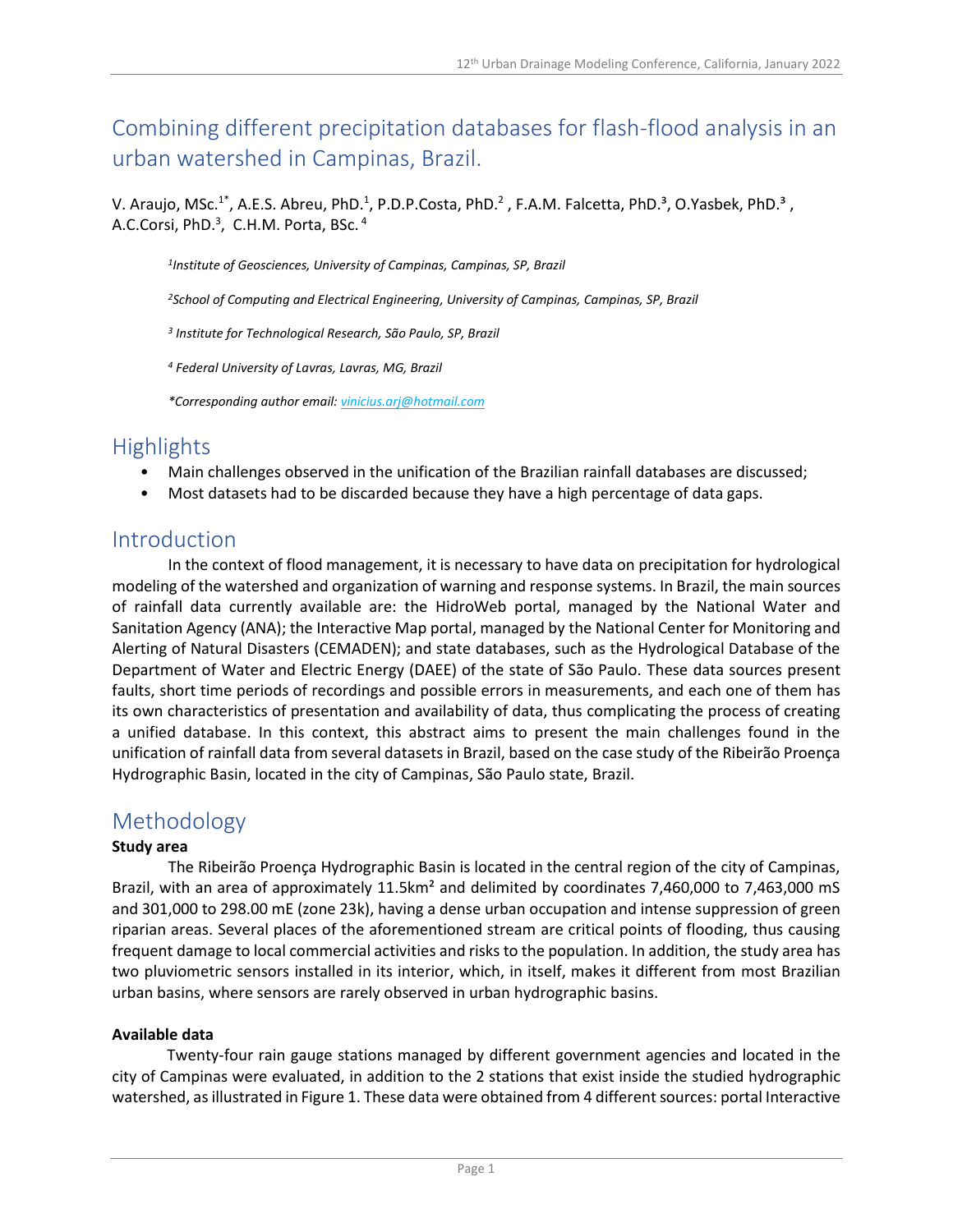Maps CEMADEN, the Center for Teaching and Research in Agriculture (CEPAGRI), the Agronomic Institute of Campinas (IAC) and DAEE Database. Python codes were created to join the different datasets. At this stage, the selection, preprocessing and transformation processes were carried out, as proposed by Fayaad *et al.* (1996). As the final product of this stage, there is currently a unified database for carrying out the hydrological modeling of the basin in forthcoming research activities.



**Figure 1.** Location of the rain gauge stations in relation to the study area.

## Results and discussion

It was necessary to create specific Python codes for each of the different data sources, since each one had particular characteristics and in Brazil there is no standardization in the processes of data acquisition, registration and storage that facilitates the unification of the different databases.

The main challenges observed in the database unification process were: transforming the different types of encodings into a single format (Figure 2A); corrections of different names for the same rain gauge station (Figure 2B); standardization of the date presentation format (Figures 2C and 2D); and standardization in the way of presenting the data (Figure 2D).

| $\overline{\mathbf{A}}$ | CAMPINAS PLUVIO JULHO 2014.CSV is iso-8859-1<br>CAMPINAS PLUVIO AGOST 2014.CSV is utf-8<br>CAMPINAS PLUVIO SET 2014.CSV is iso-8859-1<br>CAMPINAS PLUVIO OUT 2014.CSV is iso-8859-1 |            |     |     |                      |     |     |      |     |     | В<br>['vila rica' 'sousas' 'vila aeroporto' 'vila vitoria'<br>'barã£o geraldo' 'campinas' 'jd das bandeiras'<br>'ribeirão das cabras' 'campinas11' 'corrégo serafim'<br>'rio capivari'] |                 |                |  |                         |  |                                        |                                      |                      |
|-------------------------|-------------------------------------------------------------------------------------------------------------------------------------------------------------------------------------|------------|-----|-----|----------------------|-----|-----|------|-----|-----|-----------------------------------------------------------------------------------------------------------------------------------------------------------------------------------------|-----------------|----------------|--|-------------------------|--|----------------------------------------|--------------------------------------|----------------------|
|                         | Mês/Ano                                                                                                                                                                             | <b>DAY</b> |     |     | <b>DAFF Database</b> |     | 6   |      | 8   | 9   |                                                                                                                                                                                         | 10 11           | D              |  | municipio codEstacao uf |  | <b>CEMADEN Database</b><br>nomeEstacao |                                      | datahora valorMedida |
| Year                    | 03/2002                                                                                                                                                                             |            |     |     |                      | 0.0 | 0.0 | 0.0  | 0.6 | 7.3 |                                                                                                                                                                                         | $0.0 \quad 0.0$ | ēđ<br>r/Month/ |  | CAMPINAS 350950208A SP  |  |                                        | Jd das Bandeiras 2020-07-11 13:10:00 | 0.00                 |
|                         | 04/2002                                                                                                                                                                             | 0.0        | 0.0 | 0.0 | 12.7                 | 0.0 | 0.0 | 11.2 | 3.3 | 0.0 |                                                                                                                                                                                         | $0.0 \quad 0.0$ |                |  | CAMPINAS 350950205A SP  |  |                                        | Sousas 2018-03-07 14:10:00           | 0.00                 |
|                         | 05/2002                                                                                                                                                                             | 3.9        | 0.0 | 5.9 | 27.5                 | 0.0 | 0.0 | 12.2 | 0.0 |     | $0.0$ 0.0 0.0                                                                                                                                                                           |                 | ā              |  | CAMPINAS 350950230H SP  |  |                                        | Córrego Serafim 2019-06-13 20:10:00  | 0.00                 |

**Figure 2.** Main issues observed in the database unification process. A: Different types of encodings; B: Different names for the same rain gauge station (highlighted in red); C and D: Different standards in data presentation format and different date formats.